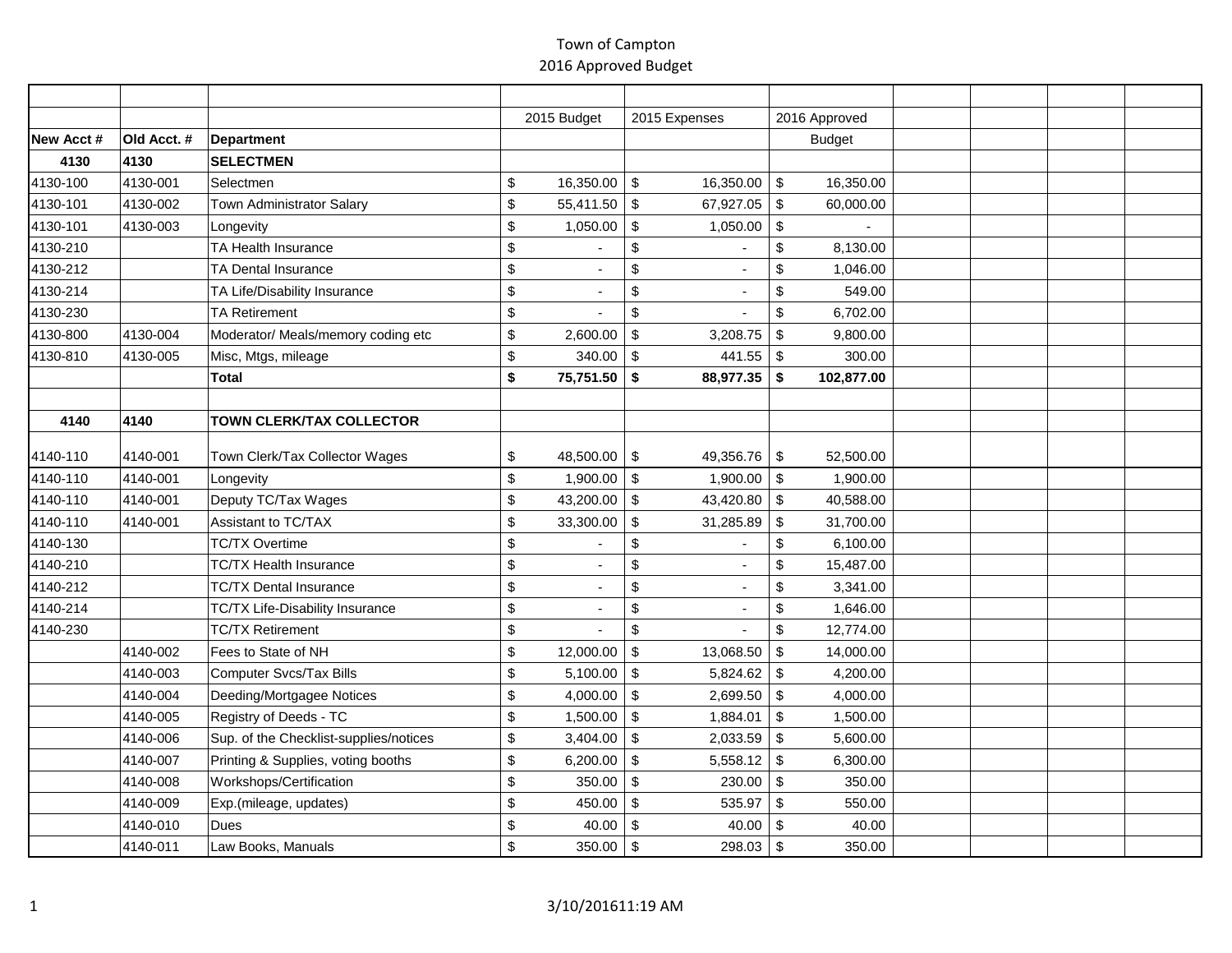|           |             |                                 | 2015 Budget                    | 2015 Expenses              | 2016 Approved                         |  |  |
|-----------|-------------|---------------------------------|--------------------------------|----------------------------|---------------------------------------|--|--|
| New Acct# | Old Acct. # | <b>Department</b>               |                                |                            | <b>Budget</b>                         |  |  |
|           | 4140-012    | Dog Forms & Licenses            | \$<br>500.00                   | $\sqrt[6]{3}$<br>455.22    | $\sqrt[6]{\frac{1}{2}}$<br>500.00     |  |  |
|           | 4140-013    | Annual/NE Conferences           | \$<br>900.00                   | $\sqrt[6]{3}$<br>875.00    | \$<br>900.00                          |  |  |
|           | 4140-014    | Public Notices TC               | \$<br>$500.00$ \ \$            | 273.00                     | \$<br>600.00                          |  |  |
|           | 4140-015    | <b>Ballot Clerks</b>            | \$<br>100.00                   | $\sqrt[6]{3}$              | $\mathbb{S}$<br>1,050.00              |  |  |
|           |             | <b>Total</b>                    | $$162,294.00$ \$               | 159,739.01                 | \$<br>205,976.00                      |  |  |
|           |             |                                 |                                |                            |                                       |  |  |
| 4150      | 4150        | <b>FINANCIAL ADMINISTRATION</b> |                                |                            |                                       |  |  |
| 4150-110  | 4150-002    | Assistant to Town Administrator | \$<br>34,000.00                | $\sqrt[6]{3}$<br>36,392.57 | \$<br>34,000.00                       |  |  |
| 4150-110  | 4150-002    | Longevity                       | \$<br>950.00                   | $\sqrt[6]{3}$<br>950.00    | \$<br>950.00                          |  |  |
| 4150-110  | 4150-002    | <b>Office Assistant</b>         | \$<br>32,079.00                | $\sqrt[6]{3}$<br>33,047.80 | \$<br>31,679.00                       |  |  |
| 4150-120  | 4150-002    | Part time Bookkeeper            | \$<br>16,000.00                | \$<br>11,514.60            | \$<br>15,000.00                       |  |  |
| 4150-130  |             | Overtime                        | \$                             | \$                         | $\boldsymbol{\mathsf{S}}$<br>1,000.00 |  |  |
| 4150-210  |             | Admin Health Insurance          | \$                             | \$                         | \$<br>9,741.00                        |  |  |
| 4150-212  |             | <b>Admin Dental Insurance</b>   | \$                             | \$                         | $\boldsymbol{\mathsf{S}}$<br>1,575.00 |  |  |
| 4150-214  |             | Admin Life-Disability Insurance | \$<br>$\overline{\phantom{a}}$ | \$                         | \$<br>1,097.00                        |  |  |
| 4150-230  |             | Admin Retirement                | \$                             | \$                         | $\,$<br>6,252.00                      |  |  |
|           | 4150-003    | Public Notices                  | \$<br>600.00                   | \$<br>474.00               | \$<br>500.00                          |  |  |
|           | 4150-004    | Town Reports & Binding          | \$<br>4,850.00                 | 4,718.00<br>$\sqrt[6]{3}$  | \$<br>4,900.00                        |  |  |
|           | 4150-005    | <b>Office Supplies</b>          | \$<br>3,200.00                 | 4,529.96<br>\$             | $\sqrt[6]{\frac{1}{2}}$<br>5,000.00   |  |  |
|           | 4150-006    | Treasurer/Deputy                | \$<br>1,700.00                 | $\sqrt[6]{3}$<br>1,700.00  | $\mathfrak{S}$<br>3,000.00            |  |  |
|           | 4150-007    | Mileage and Meetings            | \$<br>400.00                   | $\sqrt[6]{3}$<br>260.60    | $\sqrt[6]{\frac{1}{2}}$<br>400.00     |  |  |
|           | 4150-008    | Equip. Main. & Repair           | \$<br>1,500.00                 | $\sqrt[6]{3}$<br>1,717.22  | \$<br>1,500.00                        |  |  |
|           | 4150-009    | Internet & Website              | \$<br>2,300.00                 | $\sqrt[6]{3}$<br>3,325.38  | \$<br>2,000.00                        |  |  |
|           | 4150-010    | Training                        | \$<br>250.00                   | $\sqrt[6]{3}$<br>284.00    | $\sqrt[6]{\frac{1}{2}}$<br>250.00     |  |  |
|           | 4150-011    | Auditors                        | \$<br>20,000.00                | $\sqrt[6]{3}$<br>14,100.00 | $\sqrt[6]{\frac{1}{2}}$<br>13,000.00  |  |  |
|           | 4150-012    | Computer Services               | \$<br>16,000.00                | $\sqrt[6]{3}$<br>13,228.95 | $\sqrt[6]{\frac{1}{2}}$<br>15,225.00  |  |  |
|           | 4150-013    | Checks, Tax Forms               | \$<br>600.00                   | $\sqrt[6]{3}$<br>609.96    | $\sqrt[6]{\frac{1}{2}}$<br>620.00     |  |  |
|           | 4150-014    | <b>NHMA Dues</b>                | \$<br>2,888.00                 | $\sqrt[6]{3}$<br>2,888.00  | $\sqrt[6]{\frac{1}{2}}$<br>2,934.00   |  |  |
|           | 4150-015    | Assess, Pub. & Forms            | \$<br>20.00                    | $\sqrt[6]{3}$<br>20.00     | $\sqrt[6]{\frac{1}{2}}$<br>20.00      |  |  |
|           | 4150-016    | Reg. of Deeds Recording         | \$<br>300.00                   | \$<br>474.49               | $\sqrt[6]{\frac{1}{2}}$<br>500.00     |  |  |
|           | 4150-017    | <b>Bank Charges</b>             | \$<br>250.00                   | $\sqrt[6]{3}$<br>165.00    | \$<br>250.00                          |  |  |
|           | 4150-018    | Compliance Officer              | \$<br>6,800.00                 | $\sqrt[6]{3}$<br>6,396.00  | $\sqrt[6]{\frac{1}{2}}$<br>6,800.00   |  |  |
|           | 4150-019    | Auction of Tax Deeded Property  | \$<br>$30,000.00$ \$           | $2,124.08$ \\$             | $\overline{a}$                        |  |  |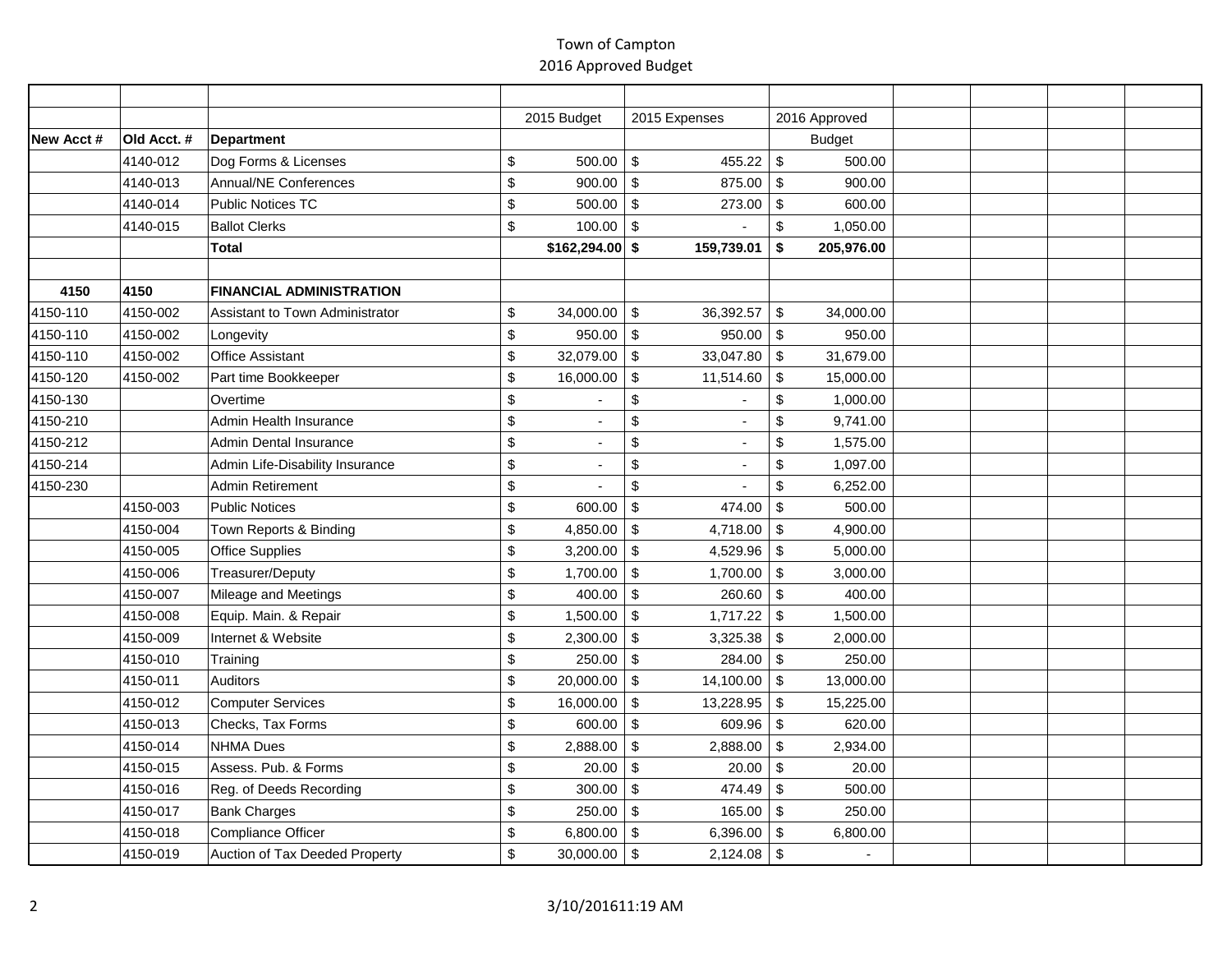|           |             |                                    | 2015 Budget                | 2015 Expenses                           |                           | 2016 Approved |  |  |
|-----------|-------------|------------------------------------|----------------------------|-----------------------------------------|---------------------------|---------------|--|--|
| New Acct# | Old Acct. # | Department                         |                            |                                         |                           | <b>Budget</b> |  |  |
|           |             | <b>Total</b>                       | \$<br>$174,687.00$ \$      | 138,920.61                              | \$                        | 158,193.00    |  |  |
|           |             |                                    |                            |                                         |                           |               |  |  |
|           | 4152        | <b>ASSESSING SERVICES</b>          |                            |                                         |                           |               |  |  |
|           | 4152-001    | Appraiser                          | \$<br>$10,000.00$ \$       |                                         | \$                        | 10,100.00     |  |  |
|           | 4152-001    | Reval/Updates                      | \$<br>40,000.00 \$         | 51,449.25                               | $\sqrt[6]{\frac{1}{2}}$   | 37,000.00     |  |  |
|           |             | <b>Total</b>                       | \$<br>$50,000.00$ \$       | 51,449.25                               | \$                        | 47,100.00     |  |  |
|           |             |                                    |                            |                                         |                           |               |  |  |
|           | 4153        | <b>LEGAL EXPENSES</b>              |                            |                                         |                           |               |  |  |
|           | 4153-001    | Mitchell Municipal Group/Dan Crean | \$<br>21,000.00            | \$<br>9,301.21                          | $\mathfrak{S}$            | 15,000.00     |  |  |
|           |             | <b>Total</b>                       | $$21,000.00$ \$            | 9,301.21                                | \$                        | 15,000.00     |  |  |
|           |             |                                    |                            |                                         |                           |               |  |  |
|           | 4155        | PERSONNEL ADMINISTRATION           |                            |                                         |                           |               |  |  |
|           | 4155-001    | Health & Dental Insurance          | \$<br>198,920.00           | $\boldsymbol{\mathsf{S}}$<br>190,344.86 | $\mathfrak{S}$            | 27,500.00     |  |  |
|           | 4155-002    | Life Insurance/Disability          | \$<br>7,300.00             | $\sqrt[6]{3}$<br>8,035.38               | $\sqrt[6]{\frac{1}{2}}$   |               |  |  |
|           | 4150-003    | Retirement                         | \$<br>130,000.00           | $\sqrt[6]{3}$<br>122,591.85             | \$                        |               |  |  |
|           | 4150-004    | Payroll Taxes & Service            | \$<br>60,000.00            | \$<br>60,475.59                         | \$                        | 63,000.00     |  |  |
|           | 4150-005    | Consortium (CDL)                   | \$<br>450.00 $\frac{1}{9}$ | 126.00                                  | $\sqrt[6]{\frac{1}{2}}$   | 450.00        |  |  |
|           | 4150-006    | Unemployment                       | \$<br>$1.00$ \ \$          |                                         | $\sqrt[6]{\frac{1}{2}}$   | 1.00          |  |  |
|           |             | <b>Total</b>                       | \$<br>$396,671.00$ \$      | 381,573.68                              | \$                        | 90,951.00     |  |  |
|           |             |                                    |                            |                                         |                           |               |  |  |
|           | 4191        | <b>PLANNING BOARD</b>              |                            |                                         |                           |               |  |  |
|           | 4191-001    | PB Secretary                       | \$<br>2,500.00             | $\sqrt[6]{3}$<br>1,648.72               | $\sqrt[6]{\frac{1}{2}}$   | 2,000.00      |  |  |
|           | 4191-002    | Postage                            | \$<br>1,200.00             | $\sqrt[6]{3}$                           | $\mathsf{\$}$             | 700.00        |  |  |
|           | 4191-003    | <b>Registry of Deeds</b>           | \$<br>500.00               | $\sqrt[6]{\frac{1}{2}}$<br>80.98        | $$\mathbb{S}$$            | 500.00        |  |  |
|           | 4191-004    | Public Notices                     | \$<br>1,000.00             | $\sqrt[6]{3}$<br>871.98                 | $\sqrt[6]{\frac{1}{2}}$   | 1,000.00      |  |  |
|           | 4191-005    | Printing                           | \$<br>300.00               | $\sqrt{2}$                              | $\mathsf{\$}$             | 300.00        |  |  |
|           | 4191-005    | Computer Supplies                  | \$<br>300.00               | $\sqrt[6]{3}$<br>553.55                 | $\sqrt[6]{\frac{1}{2}}$   | 300.00        |  |  |
|           | 4191-006    | Miscellaneous                      | \$<br>300.00               | $\sqrt{2}$<br>120.60                    | $\boldsymbol{\mathsf{S}}$ | 200.00        |  |  |
|           |             | Total                              | \$<br>6,100.00             | $\boldsymbol{\$}$<br>3,275.83           | \$                        | 5,000.00      |  |  |
|           |             |                                    |                            |                                         |                           |               |  |  |
|           | 4191-008    | <b>ZBA Secretary</b>               | \$<br>450.00               | $\boldsymbol{\mathsf{S}}$<br>75.00      | \$                        | 400.00        |  |  |
|           |             | Postage                            | \$<br>450.00               |                                         | $\boldsymbol{\mathsf{S}}$ | 450.00        |  |  |
|           |             | <b>Public Notices</b>              | \$<br>450.00 \\$           | 110.00                                  | $\mathfrak{S}$            | 450.00        |  |  |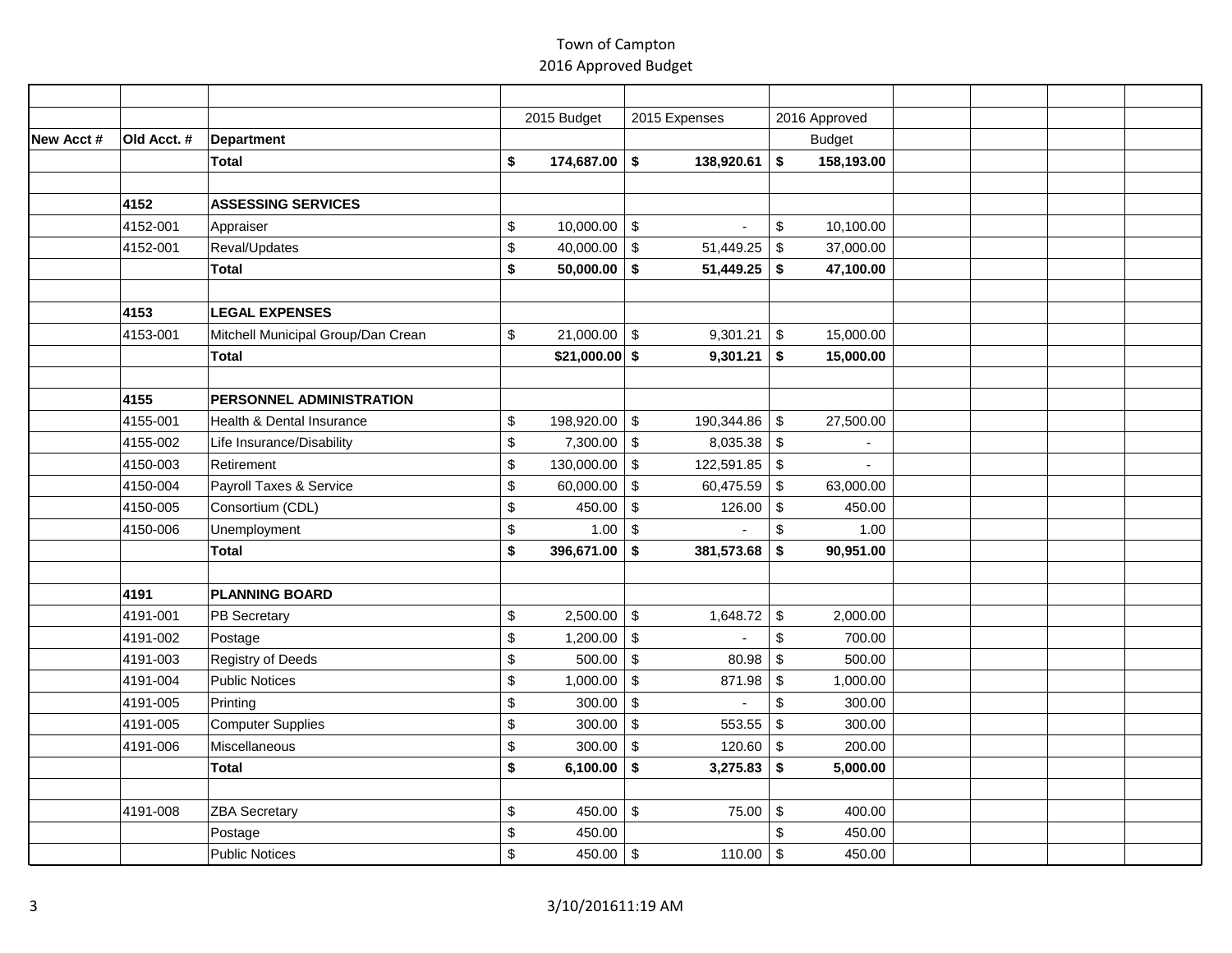|           |             |                                  | 2015 Budget                   | 2015 Expenses                         |                           | 2016 Approved |  |  |
|-----------|-------------|----------------------------------|-------------------------------|---------------------------------------|---------------------------|---------------|--|--|
| New Acct# | Old Acct. # | Department                       |                               |                                       |                           | <b>Budget</b> |  |  |
|           |             | Misc, Books, Workshops           | \$<br>150.00                  | $\boldsymbol{\mathsf{S}}$<br>26.00    | $\sqrt[6]{2}$             | 100.00        |  |  |
|           |             | <b>Total</b>                     | \$<br>$1,500.00$ \$           | 211.00                                | \$                        | 1,400.00      |  |  |
|           |             |                                  |                               |                                       |                           |               |  |  |
|           | 4191-009    | Town Mapping                     | \$<br>2,500.00                | $\sqrt[6]{3}$<br>378.55               | $\sqrt[6]{\frac{1}{2}}$   | 5,500.00      |  |  |
|           |             | Total                            | \$<br>2,500.00                | \$<br>378.55                          | \$                        | 5,500.00      |  |  |
|           |             |                                  |                               |                                       |                           |               |  |  |
|           | 4194        | <b>GEN. GOVERNMENT BUILDINGS</b> |                               |                                       |                           |               |  |  |
|           | 4194-001    | <b>TC/Tax Office Repairs</b>     | \$<br>1,000.00                | $\sqrt[6]{3}$<br>1,196.25             | $\sqrt[6]{3}$             | 1,000.00      |  |  |
|           | 4194-002    | FD Repairs                       | \$<br>5,500.00                | \$<br>5,354.80                        | $\boldsymbol{\mathsf{S}}$ | 4,000.00      |  |  |
|           | 4194-003    | Electricity                      | \$<br>14,500.00               | $\sqrt[6]{3}$<br>15,600.98            | $\sqrt[6]{\frac{1}{2}}$   | 16,000.00     |  |  |
|           | 4194-004    | Custodial, Maintenance, Rubbish  | \$<br>15,000.00               | $\sqrt[6]{3}$<br>13,706.24            | \$                        | 13,000.00     |  |  |
|           | 4194-005    | Water                            | \$<br>2,500.00                | $\boldsymbol{\$}$<br>2,135.51         | $\sqrt[6]{\frac{1}{2}}$   | 2,200.00      |  |  |
|           | 4194-006    | Heating                          | \$<br>12,150.00               | $\sqrt[6]{3}$<br>13,274.03            | $\sqrt[6]{\frac{1}{2}}$   | 12,150.00     |  |  |
|           | 4194-007    | Telephone                        | \$<br>13,300.00               | $\sqrt[6]{3}$<br>11,601.51            | $\sqrt[6]{\frac{1}{2}}$   | 12,500.00     |  |  |
|           | 4194-008    | Yard Care                        | \$<br>3,500.00                | $\sqrt[6]{3}$<br>5,832.50             | $\sqrt[6]{3}$             | 3,500.00      |  |  |
|           | 4194-009    | Miscellaneous Repairs            | \$<br>2,500.00                | $\sqrt[6]{3}$<br>4,485.60             | $\sqrt[6]{3}$             | 3,000.00      |  |  |
|           | 4194-010    | Security & Renovations           | \$<br>3,000.00                | $\sqrt[6]{3}$<br>2,537.00             | $\sqrt[6]{\frac{1}{2}}$   | 5,000.00      |  |  |
|           | 4194-011    | Campton Historical Bldg. Repairs | \$<br>$7,500.00$ \ \$         | 7,500.00                              | $\sqrt[6]{3}$             | 7,500.00      |  |  |
|           | 4194-012    | Postage & Meter Rent             | \$<br>15,500.00               | $\sqrt[6]{3}$<br>12,721.37            | $\sqrt[6]{\frac{1}{2}}$   | 15,500.00     |  |  |
|           | 4194-013    | MISC-Paper gds, supplies etc     | \$<br>2,700.00                | $\sqrt[6]{\frac{1}{2}}$<br>2,212.96   | $\boldsymbol{\mathsf{S}}$ | 2,500.00      |  |  |
|           |             | <b>Total</b>                     | \$<br>98,650.00               | 98,158.75<br>\$                       | \$                        | 97,850.00     |  |  |
|           |             |                                  |                               |                                       |                           |               |  |  |
|           | 4195        | <b>CEMETERY</b>                  |                               |                                       |                           |               |  |  |
| 4195-120  | 4195-001    | Labor                            | \$<br>32,410.50               | $\sqrt[6]{3}$<br>28,289.28            | $\sqrt[6]{2}$             | 32,411.00     |  |  |
|           | 4195-002    | Equipment                        | \$<br>19,000.00               | $\sqrt[6]{3}$<br>21,285.00            | $\sqrt[6]{3}$             | 19,000.00     |  |  |
|           | 4195-003    | Supplies                         | \$<br>225.00                  | $\sqrt[6]{3}$<br>326.00               | $\mathfrak{S}$            | 350.00        |  |  |
|           | 4195-004    | Fence/fountain/head stones/trees | \$<br>2,700.00                | $\boldsymbol{\mathsf{S}}$<br>4,032.71 | $\sqrt[6]{\frac{1}{2}}$   | 2,700.00      |  |  |
|           | 4195-005    | Electricity for Well & Fountain  | \$<br>350.00                  | $\sqrt[6]{3}$<br>364.47               | $\sqrt[6]{\frac{1}{2}}$   | 330.00        |  |  |
|           |             | <b>Total</b>                     | \$<br>54,685.50               | 54,297.46<br>\$                       | \$                        | 54,791.00     |  |  |
|           |             |                                  |                               |                                       |                           |               |  |  |
|           | 4196        | <b>INSURANCE</b>                 |                               |                                       |                           |               |  |  |
|           | 4196-001    | Prop, Liab, Auto & Bond          | \$<br>42,081.50 $\frac{1}{9}$ | 42,842.00 \\$                         |                           | 46,350.00     |  |  |
|           | 4196-002    | Worker's Comp                    | \$<br>$18,800.00$ \$          | 18,896.00 \$                          |                           | 11,232.00     |  |  |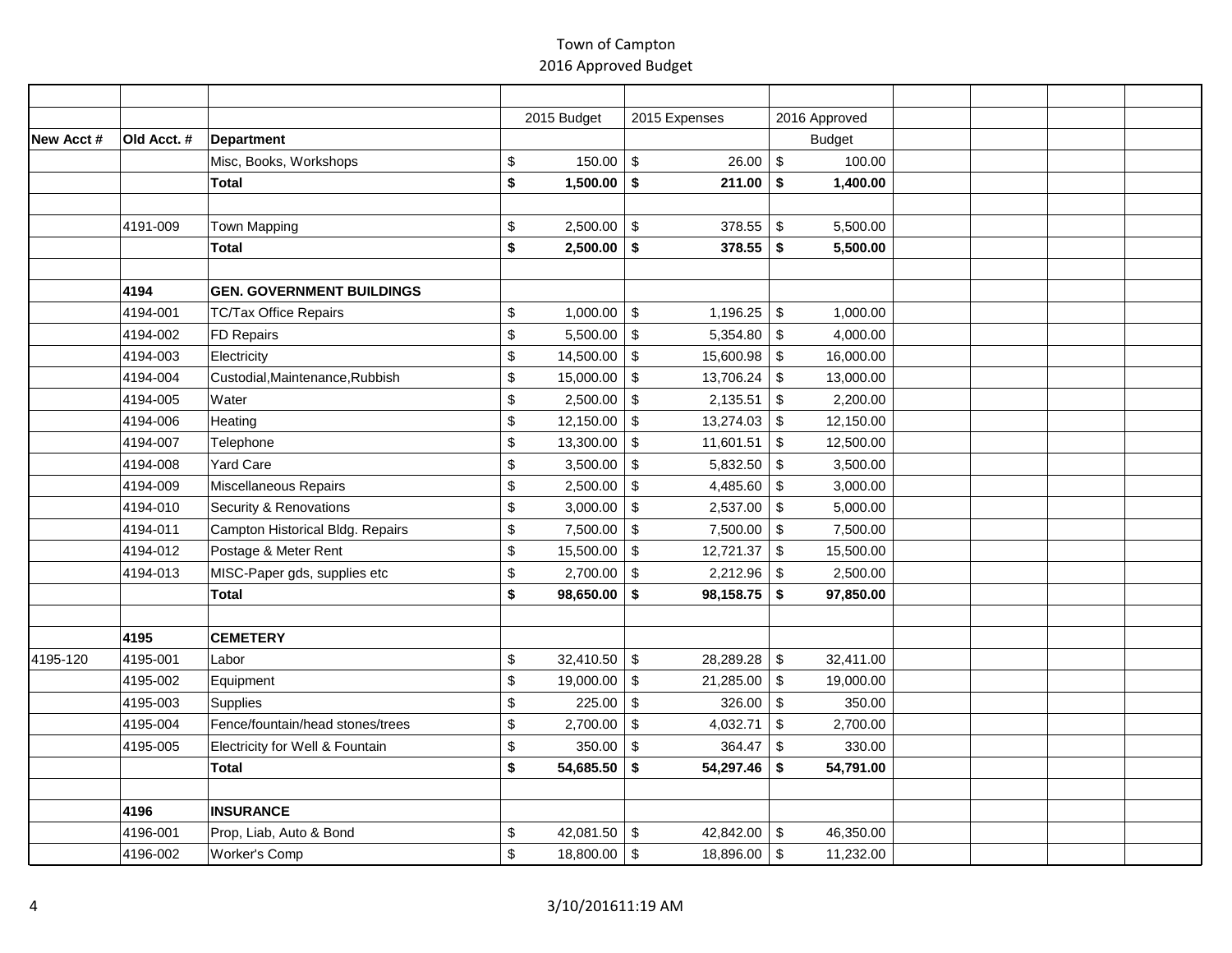|           |             |                                         | 2015 Budget         | 2015 Expenses                             | 2016 Approved                         |  |  |
|-----------|-------------|-----------------------------------------|---------------------|-------------------------------------------|---------------------------------------|--|--|
| New Acct# | Old Acct. # | <b>Department</b>                       |                     |                                           | <b>Budget</b>                         |  |  |
|           |             | <b>Total</b>                            | \$<br>60,881.50     | 61,738.00 $\vert$ \$<br>$\sqrt{2}$        | 57,582.00                             |  |  |
|           |             |                                         |                     |                                           |                                       |  |  |
|           | 4197        | <b>ADVERTISING &amp; REGIONAL ASSOC</b> |                     |                                           |                                       |  |  |
|           | 4197-001    | Humane Society/Dog Officer              | \$<br>3,000.00      | $\sqrt[6]{\frac{1}{2}}$<br>$3,000.00$ \$  | 3,000.00                              |  |  |
|           | 4197-001    | <b>Grafton Cty Senior Citizen</b>       | \$<br>4,400.00      | $\sqrt[6]{3}$<br>4,400.00                 | $\sqrt[6]{3}$<br>4,400.00             |  |  |
|           | 4197-001    | Tri Cty Comm. Action                    | \$<br>3,800.00      | \$<br>3,800.00                            | $\sqrt[6]{3}$<br>3,800.00             |  |  |
|           | 4197-001    | <b>CADY</b>                             | \$<br>500.00        | $\sqrt[6]{3}$<br>500.00                   | $\sqrt[6]{3}$<br>500.00               |  |  |
|           | 4197-001    | Mid-State Health Center                 | \$<br>1,000.00      | $\sqrt{2}$<br>1,000.00                    | $\boldsymbol{\mathsf{S}}$<br>1,000.00 |  |  |
|           | 4197-001    | Chamber Dues                            | \$<br>795.00        | $\sqrt[6]{\frac{1}{2}}$<br>795.00         | $\boldsymbol{\mathsf{S}}$<br>795.00   |  |  |
|           | 4197-001    | CASA                                    | \$<br>500.00        | $\sqrt[6]{3}$<br>500.00                   | $\boldsymbol{\mathsf{S}}$<br>500.00   |  |  |
|           |             | Total                                   | \$<br>13,995.00     | 13,995.00<br>\$                           | \$<br>13,995.00                       |  |  |
|           |             |                                         |                     |                                           |                                       |  |  |
|           | 4199        | OTHER GENERAL GOVERNMENT                |                     |                                           |                                       |  |  |
|           | 4199-001    | <b>Trusts Management Fees</b>           | \$<br>5,000.00      | $\boldsymbol{\mathsf{S}}$<br>4,352.61     | 5,800.00<br>\$                        |  |  |
|           |             | Mileage, Legal Fees, Notices            | \$<br>600.00        |                                           | \$<br>290.00                          |  |  |
|           |             | Total                                   | \$<br>5,600.00      | \$<br>4,352.61                            | \$<br>6,090.00                        |  |  |
|           |             |                                         |                     |                                           |                                       |  |  |
|           | 4199-002    | <b>Walking Town Boundary Lines</b>      | \$<br>1.00          | $\sqrt[6]{3}$<br>÷,                       | $\,$<br>1.00                          |  |  |
|           |             | Total                                   | \$<br>1.00          | \$                                        | \$<br>1.00                            |  |  |
|           |             |                                         |                     |                                           |                                       |  |  |
|           | 4199-003    | Contingency                             | \$<br>15,000.00     | $\sqrt[6]{\frac{1}{2}}$<br>$10,854.48$ \$ | 15,000.00                             |  |  |
|           |             | Total                                   | \$<br>15,000.00     | \$<br>$10,854.48$ \$                      | 15,000.00                             |  |  |
|           |             |                                         |                     |                                           |                                       |  |  |
|           | 4210        | <b>POLICE DEPARTMENT</b>                |                     |                                           |                                       |  |  |
| 4210-100  | 4210-002    | Chief's Salary                          | \$<br>71,655.00     | $\sqrt[6]{3}$<br>72,982.94 \$             | 73,089.00                             |  |  |
| 4210-110  | 4210-002    | Sergeant                                | \$<br>56,355.00     | \$<br>57,982.13                           | $\sqrt[6]{3}$<br>57,483.00            |  |  |
| 4210-110  | 4210-002    | Corporal                                | \$<br>44,575.70     | 47,996.75<br>\$                           | $\mathfrak{S}$<br>45,467.00           |  |  |
| 4210-110  | 4210-002    | Officer 3 Wages                         | \$<br>42,321.50     | $\boldsymbol{\mathsf{S}}$<br>45,633.95    | $\sqrt[6]{2}$<br>43,168.00            |  |  |
| 4210-110  | 4210-002    | Officer 4 Wages                         | \$<br>41,481.70     | $\sqrt[6]{3}$<br>44,179.50                | $\sqrt[6]{3}$<br>42,312.00            |  |  |
| 4210-110  | 4210-002    | Officer 5 Wages                         | \$<br>41,481.70     | $\sqrt[6]{3}$<br>44,589.41                | \$<br>42,312.00                       |  |  |
| 4210-110  | 4210-002    | Holidays                                | \$<br>12,000.00     | inc. in pay total                         | $\mathsf{\$}$<br>12,240.00            |  |  |
| 4210-110  | 4210-002    | <b>Executive Secretary</b>              | \$<br>42,640.00     | \$<br>43,623.50                           | $\sqrt[6]{2}$<br>43,493.00            |  |  |
| 4210-110  | 4210-002    | Longevity (Exec. Sec/Chief)             | \$<br>$2,000.00$ \$ | $2,000.00$ \$                             | 2,000.00                              |  |  |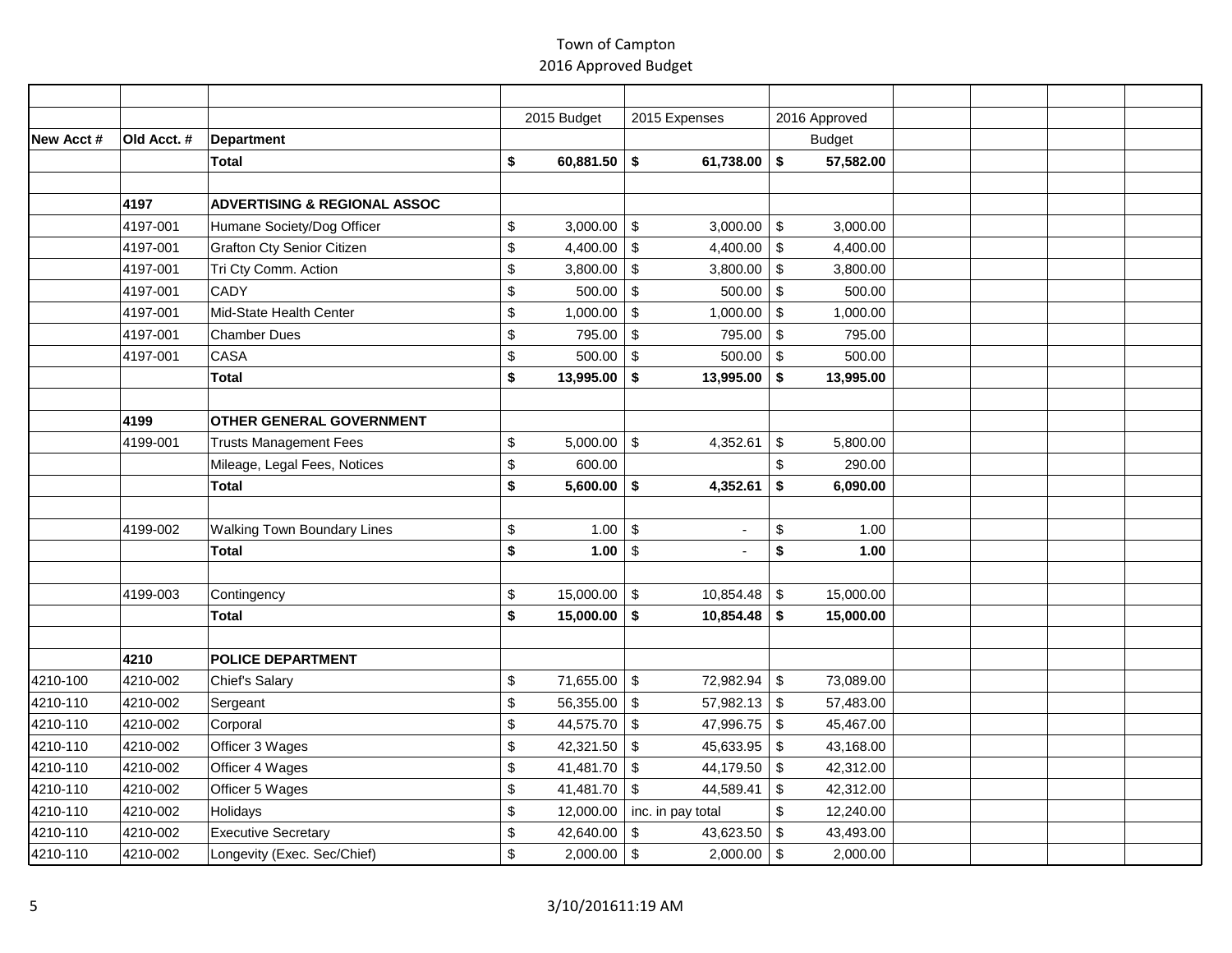|            |             |                                  | 2015 Budget      | 2015 Expenses                          | 2016 Approved                          |  |  |
|------------|-------------|----------------------------------|------------------|----------------------------------------|----------------------------------------|--|--|
| New Acct # | Old Acct. # | Department                       |                  |                                        | <b>Budget</b>                          |  |  |
| 4210-120   | 4210-009    | Part Time Officers Wages         | \$<br>24,000.00  | $\sqrt[6]{3}$<br>12,353.28             | $\mathfrak{S}$<br>12,000.00            |  |  |
| 4210-130   | 4210-001    | Overtime                         | \$<br>14,000.00  | $\boldsymbol{\mathsf{S}}$<br>17,199.87 | $\sqrt[6]{\frac{1}{2}}$<br>14,000.00   |  |  |
| 4210-210   |             | Police Health Insurance          | \$               | $\boldsymbol{\mathsf{S}}$              | \$<br>80,192.00                        |  |  |
| 4210-212   |             | Police Dental Insurance          | \$               | $\sqrt{2}$                             | \$<br>7,185.00                         |  |  |
| 4210-214   |             | Police Life-Disability Insurance | \$               | $\$\,$                                 | \$<br>3,858.00                         |  |  |
| 4210-230   |             | <b>Police Retirement</b>         | \$               | $\boldsymbol{\mathsf{S}}$              | \$<br>95,890.00                        |  |  |
|            | 4210-003    | Training, Education, Dues        | \$<br>6,000.00   | $\sqrt[6]{\frac{1}{2}}$<br>5,369.54    | $\sqrt[6]{\frac{1}{2}}$<br>6,000.00    |  |  |
|            | 4210-004    | Uniforms & Equipment             | \$<br>10,000.00  | \$<br>11,227.03                        | \$<br>10,000.00                        |  |  |
|            | 4210-005    | Insurance Deductible             | \$<br>1,000.00   | $\boldsymbol{\mathsf{S}}$<br>2,000.00  | $\sqrt[6]{\frac{1}{2}}$<br>1,000.00    |  |  |
|            | 4210-006    | Janitorial                       | \$<br>150.00     |                                        | \$<br>150.00                           |  |  |
|            | 4210-007    | Office                           | \$<br>18,000.00  | $\sqrt[6]{3}$<br>20,841.37             | $\sqrt[6]{\frac{1}{2}}$<br>18,000.00   |  |  |
|            | 4210-008    | Fuel                             | \$<br>23,000.00  | $\sqrt[6]{\frac{1}{2}}$<br>18,017.25   | $\mathfrak{S}$<br>20,000.00            |  |  |
|            | 4210-010    | <b>Cruiser Maintenance</b>       | \$<br>5,000.00   | $\sqrt[6]{3}$<br>9,576.98              | $\sqrt[6]{\frac{1}{2}}$<br>8,000.00    |  |  |
|            | 4210-011    | Telephone                        | \$<br>8,000.00   | 7,937.85<br>\$                         | \$<br>8,000.00                         |  |  |
|            | 4210-012    | Dispatch                         | \$<br>35,000.00  | $\sqrt[6]{3}$<br>33,392.26             | $\sqrt[6]{\frac{1}{2}}$<br>42,184.00   |  |  |
|            | 4210-013    | Legal/Prosecutor                 | \$<br>7,000.00   | $\boldsymbol{\mathsf{S}}$<br>7,371.12  | $\sqrt[6]{\frac{1}{2}}$<br>5,000.00    |  |  |
|            | 4210-019    | Recruitment                      | \$<br>500.00     | $\sqrt[6]{3}$<br>635.76                | $\sqrt{2}$<br>250.00                   |  |  |
|            |             | Total                            | \$<br>506,160.60 | \$<br>504,910.49                       | \$<br>693,273.00                       |  |  |
|            |             |                                  |                  |                                        |                                        |  |  |
|            | 4210-014    | POLICE SPECIAL DETAIL            |                  |                                        |                                        |  |  |
|            |             | Total                            | \$<br>12,000.00  | $10,790.44$ \$<br>\$                   | 15,000.00                              |  |  |
|            |             |                                  |                  |                                        |                                        |  |  |
|            | 4220        | <b>FIRE DEPARTMENT</b>           |                  |                                        |                                        |  |  |
|            |             | <b>Chief Salary</b>              | \$<br>56,041.86  | $\mathfrak{S}$<br>$56,041.86$ \\$      | 57,174.00                              |  |  |
|            |             | Lieutenant Salary                | \$<br>41,537.60  | $\sqrt[6]{3}$<br>41,537.60             | $\boldsymbol{\mathsf{S}}$<br>42,369.60 |  |  |
|            |             | (3) Full Time FF/EMT             | \$<br>75,296.00  | $\sqrt[6]{3}$<br>75,296.00             | $\sqrt[6]{\frac{1}{2}}$<br>85,654.40   |  |  |
|            |             | Full-Time Administrative Asst.   | \$<br>34,777.60  | $\sqrt[6]{3}$<br>34,777.60 \$          | 35,464.00                              |  |  |
|            |             | Call Company                     | \$<br>57,524.00  | $\mathfrak{S}$<br>57,637.50            | $\sqrt[6]{\frac{1}{2}}$<br>56,795.78   |  |  |
|            |             | Weekend/Weekday Call             | \$<br>31,350.00  | $\sqrt[6]{3}$<br>23, 137. 43           | $\mathfrak{S}$<br>22,500.00            |  |  |
|            |             | Payroll - Overtime - FT          | \$<br>17,237.76  | $\sqrt[6]{3}$<br>13,492.92             | $\sqrt{2}$<br>19,861.98                |  |  |
|            |             | Payroll - Special Detail         | \$<br>5,310.00   | \$<br>4,875.00                         | $\sqrt[6]{3}$<br>5,550.00              |  |  |
|            |             | Payroll Support Staff            | \$<br>5,115.45   | \$<br>$5,124.48$ \\$                   | 1,500.00                               |  |  |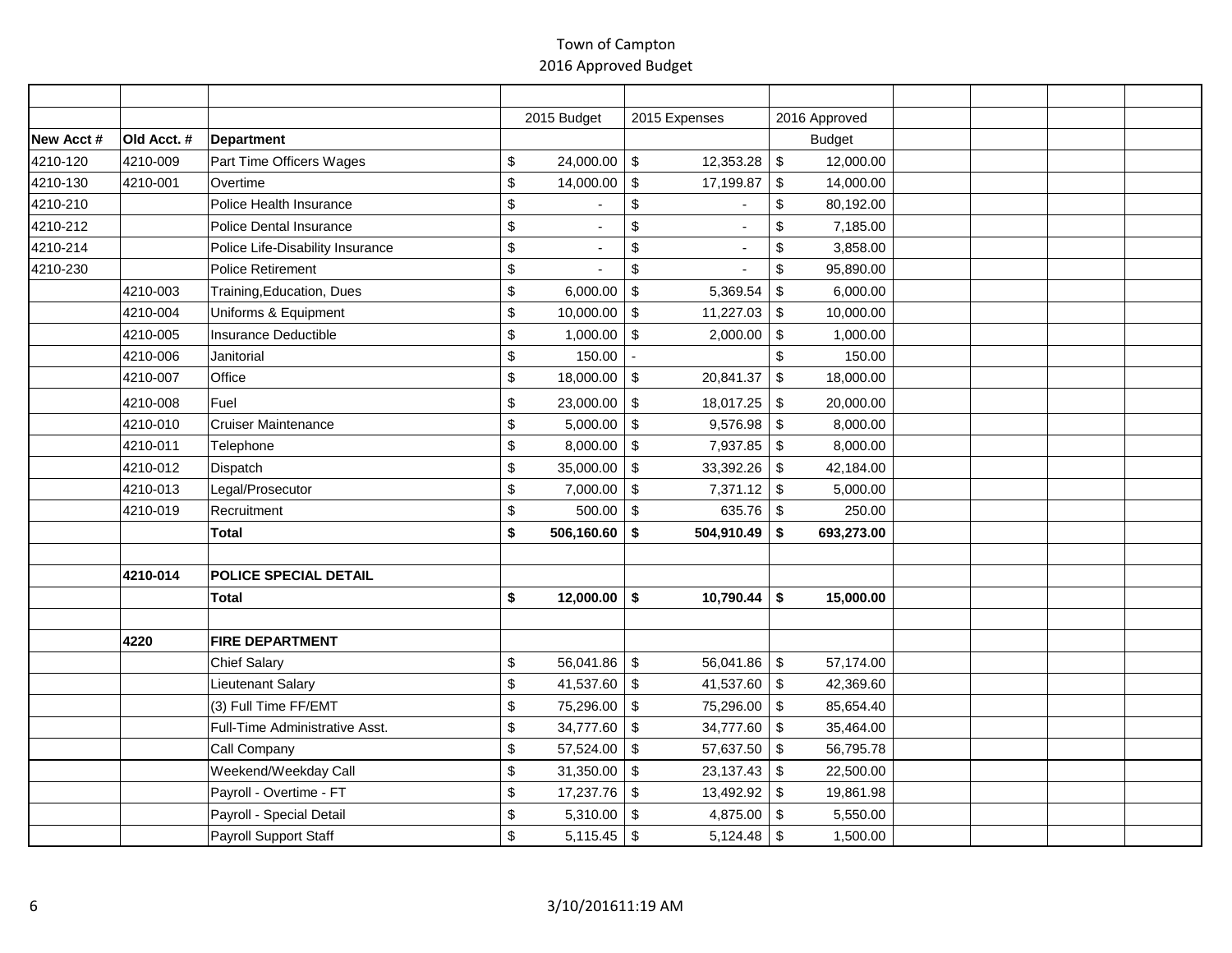|           |             |                                         | 2015 Budget                    | 2015 Expenses                       | 2016 Approved                         |  |  |
|-----------|-------------|-----------------------------------------|--------------------------------|-------------------------------------|---------------------------------------|--|--|
| New Acct# | Old Acct. # | Department                              |                                |                                     | <b>Budget</b>                         |  |  |
|           |             | Payroll- Per Diem                       | \$<br>$\overline{\phantom{a}}$ | $\boldsymbol{\mathsf{S}}$           | $\$\$<br>33,120.00                    |  |  |
|           |             | Payroll Tax Expense                     | \$<br>16,095.16                | $\sqrt[6]{3}$<br>14,491.78          | \$<br>14,839.14                       |  |  |
|           |             | Payroll Unemployment                    | \$<br>$1,677.85$ \$            | 153.10                              | 1,994.24<br>\$                        |  |  |
|           |             | Payroll - Retirement                    | \$<br>$51,831.79$ \$           | 46,792.75                           | $\sqrt[6]{\frac{1}{2}}$<br>65,136.38  |  |  |
|           |             | Payroll - Health Ins. Life & Disability | \$<br>111,967.78               | \$<br>106,162.92                    | \$<br>119,945.04                      |  |  |
|           |             | Payroll- Expenses                       | \$                             | $\boldsymbol{\$}$                   | $\mathsf{\$}$<br>3,500.00             |  |  |
|           |             | <b>Chief's Expenses</b>                 | \$<br>200.00                   | $\boldsymbol{\mathsf{S}}$<br>334.42 | $\,$<br>200.00                        |  |  |
|           |             | Deputy Chief's Expenses                 | \$<br>200.00                   | $\sqrt[6]{\frac{1}{2}}$             | $\,$<br>200.00                        |  |  |
|           |             | Fire Commissioners' Expenses            | \$<br>200.00                   | $\sqrt{2}$<br>74.68                 | $\sqrt[6]{\frac{1}{2}}$<br>200.00     |  |  |
|           |             | Postage                                 | \$<br>550.00                   | $\sqrt[6]{3}$<br>524.58             | $\sqrt[6]{\frac{1}{2}}$<br>550.00     |  |  |
|           |             | <b>Publications &amp; Software</b>      | \$<br>2,500.00                 | $\sqrt[6]{3}$<br>2,277.99           | $\sqrt[6]{\frac{1}{2}}$<br>1,500.00   |  |  |
|           |             | <b>Office Suplies</b>                   | \$<br>1,500.00                 | $\sqrt[6]{3}$<br>1,868.15           | $\sqrt[6]{\frac{1}{2}}$<br>1,500.00   |  |  |
|           |             | Audit                                   | \$<br>2,100.00                 | $\sqrt[6]{3}$<br>2,400.00           | $\sqrt[6]{\frac{1}{2}}$<br>2,400.00   |  |  |
|           |             | Legal Expense                           | \$<br>2,500.00                 | $\sqrt[6]{3}$<br>5,511.18           | $\sqrt[6]{\frac{1}{2}}$<br>6,000.00   |  |  |
|           |             | I.T.                                    | \$<br>1,500.00                 | $\sqrt[6]{3}$<br>2,898.68           | \$<br>7,743.00                        |  |  |
|           |             | Advertising                             | \$<br>$500.00$ \\$             | 188.60                              | $\sqrt[6]{3}$<br>500.00               |  |  |
|           |             | Insurance                               | \$<br>31,000.00 $\vert$ \$     | 25,828.68                           | \$<br>31,000.00                       |  |  |
|           |             | <b>Insurance Deductions</b>             | \$<br>$2,000.00$ \$            |                                     | $\mathfrak s$<br>2,000.00             |  |  |
|           |             | Utilities - Telephone                   | \$<br>$3,000.00$ \$            | 2,961.61                            | $\sqrt[6]{\frac{1}{2}}$<br>3,000.00   |  |  |
|           |             | Utilities - Cell Phones                 | \$<br>1,560.00                 | $\sqrt[6]{3}$<br>1,303.92           | $\sqrt[6]{\frac{1}{2}}$<br>1,560.00   |  |  |
|           |             | Utilities - Electric                    | \$<br>7,000.00                 | $\sqrt[6]{3}$<br>7,684.61           | $\sqrt[6]{\frac{1}{2}}$<br>7,000.00   |  |  |
|           |             | Utilities - Heating Oil                 | \$<br>9,700.00                 | $\sqrt[6]{3}$<br>8,320.59           | $\sqrt[6]{\frac{1}{2}}$<br>9,700.00   |  |  |
|           |             | Utilities - Cable                       | \$<br>1,300.00                 | $\sqrt[6]{3}$<br>787.86             | \$<br>1,300.00                        |  |  |
|           |             | Health & Safety                         | \$<br>3,000.00                 | $\sqrt[6]{3}$<br>3,614.98           | $\,$<br>3,000.00                      |  |  |
|           |             | Training                                | \$<br>6,500.00                 | $\sqrt[6]{3}$<br>2,814.94           | $\boldsymbol{\mathsf{S}}$<br>6,500.00 |  |  |
|           |             | Education                               | \$<br>3,000.00                 | $\sqrt[6]{3}$<br>956.99             | $\sqrt[6]{\frac{1}{2}}$<br>1,500.00   |  |  |
|           |             | Vehicle Fuel                            | \$<br>15,000.00                | 16,158.89<br>$\sqrt[6]{3}$          | $\sqrt[6]{\frac{1}{2}}$<br>16,500.00  |  |  |
|           |             | Vehicle Maintenance                     | \$<br>22,000.00                | $\sqrt[6]{3}$<br>33,051.29          | $\sqrt[6]{\frac{1}{2}}$<br>25,000.00  |  |  |
|           |             | Pump Repair                             | \$                             | $\sqrt[6]{\frac{1}{2}}$             | $\mathsf{\$}$                         |  |  |
|           |             | FD Equipment                            | \$<br>165,000.00               | 164,932.38<br>\$                    | $\sqrt[6]{\frac{1}{2}}$<br>6,000.00   |  |  |
|           |             | FD Rescue Supplies                      | \$<br>10,000.00                | $\sqrt[6]{3}$<br>10,019.96          | \$<br>6,000.00                        |  |  |
|           |             | FD Fire Gear                            | \$<br>$10,000.00$ \$           | 9,988.12                            | $\boldsymbol{\mathsf{S}}$<br>3,000.00 |  |  |
|           |             | <b>FD Uniforms</b>                      | \$<br>$2,000.00$ \$            | 1,897.31                            | $\boldsymbol{\mathsf{S}}$<br>2,000.00 |  |  |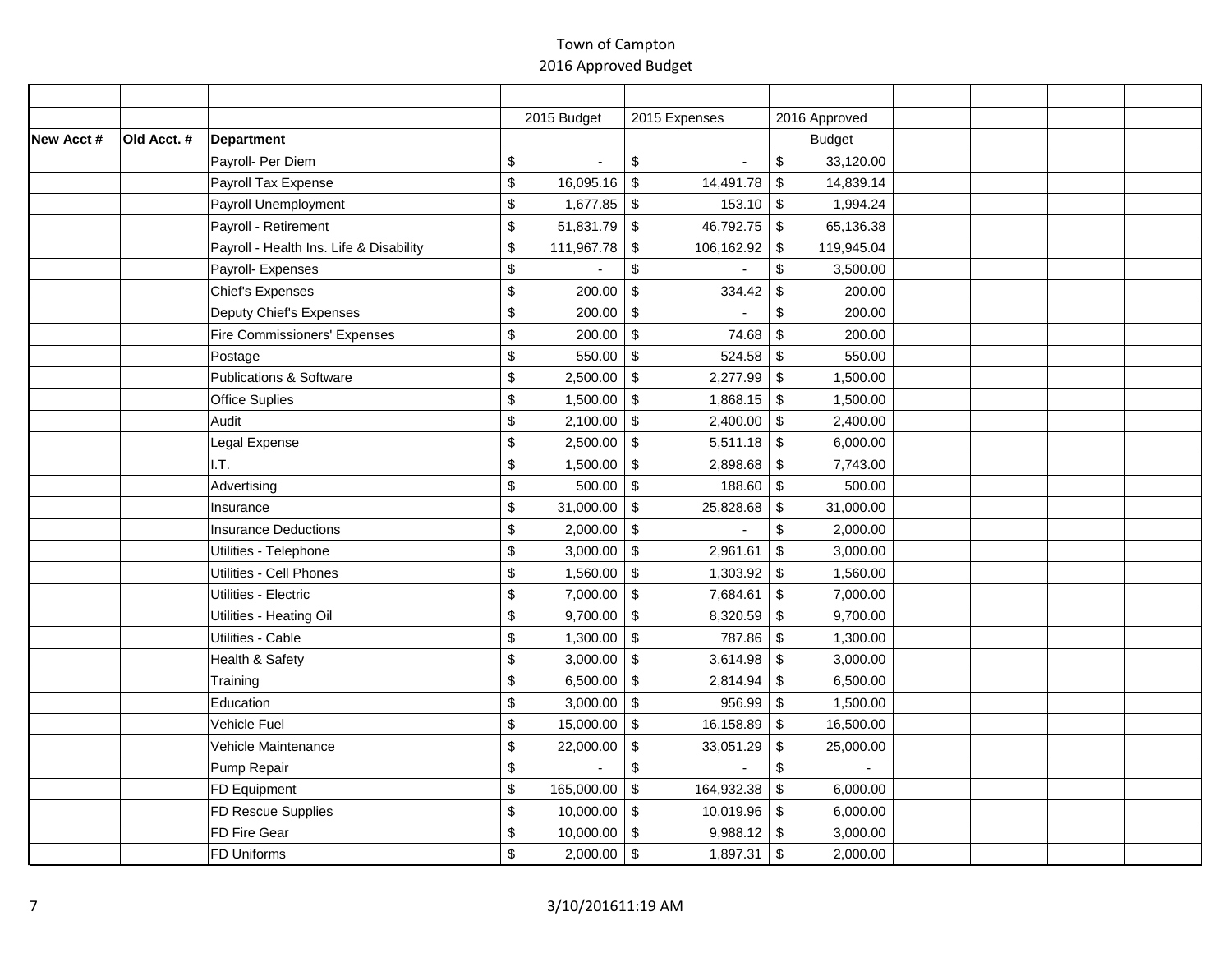|           |             |                                   | 2015 Budget                  | 2015 Expenses                           | 2016 Approved                         |  |  |
|-----------|-------------|-----------------------------------|------------------------------|-----------------------------------------|---------------------------------------|--|--|
| New Acct# | Old Acct. # | Department                        |                              |                                         | <b>Budget</b>                         |  |  |
|           |             | A.E.D./Defibrillator              | \$<br>1.00                   | $\sqrt[6]{3}$                           | $\mathsf{\$}$<br>1.00                 |  |  |
|           |             | Equipment Maintenance             | 6,500.00 \\$<br>\$           | 7,388.23                                | \$<br>6,500.00                        |  |  |
|           |             | Other Supplies                    | \$<br>$1,000.00$ \$          | 1,238.78                                | \$<br>1,000.00                        |  |  |
|           |             | Maintenance Contracts             | \$<br>4,500.00               | \$<br>4,475.50                          | $\sqrt[6]{\frac{1}{2}}$<br>4,500.00   |  |  |
|           |             | Miscellaneous Expense             | \$<br>$1,000.00$ \$          | 1,393.98                                | \$<br>1,000.00                        |  |  |
|           |             | <b>Total - Operating Budget</b>   | \$<br>822,573.85             | $\boldsymbol{\mathsf{S}}$<br>804,488.08 | \$<br>724,258.56                      |  |  |
|           |             | Leases (Campton's share)          | \$                           |                                         | $\,$                                  |  |  |
|           |             | TOC operating budget(58%)and      | \$<br>478,422.00             | $\boldsymbol{\$}$<br>478,421.92         | \$<br>420,071.00                      |  |  |
|           |             | 60% of leases, no lease in 2015   |                              |                                         |                                       |  |  |
|           |             |                                   |                              |                                         |                                       |  |  |
|           | 4220-002    | Lakes Region Mutual Fire Aid      | 30,220.66<br>\$              | \$<br>30,220.65                         | \$<br>31,365.00                       |  |  |
|           |             | Total                             | $$30,220.66$ \$              | 30,220.65                               | \$<br>31,365.00                       |  |  |
|           |             |                                   |                              |                                         |                                       |  |  |
|           | 4220-006    | <b>Forest Fires</b>               | 500.00<br>\$                 | $\sqrt[6]{3}$<br>4,443.03               | $\boldsymbol{\mathsf{S}}$<br>500.00   |  |  |
|           |             | Total                             | $$500.00$ \$                 | 4,443.03                                | \$<br>500.00                          |  |  |
|           |             |                                   |                              |                                         |                                       |  |  |
|           | 4290        | <b>EMERGENCY MANAGEMENT</b>       |                              |                                         |                                       |  |  |
|           | 4290-001    | Emerg. Mgmt                       | 6,825.00 $\frac{1}{9}$<br>\$ | 6,259.87                                | $\boldsymbol{\mathsf{S}}$<br>4,200.00 |  |  |
|           |             | <b>Total</b>                      | $$6,825.00$$ \$              | 6,259.87                                | \$<br>4,200.00                        |  |  |
|           |             |                                   |                              |                                         |                                       |  |  |
|           | 4290-002    | Signs, Posts, E911                | \$<br>$3,000.00$ \$          | 1,355.20                                | $\boldsymbol{\mathsf{S}}$<br>2,000.00 |  |  |
|           |             | <b>Total</b>                      | $$3,000.00$ \$               | 1,355.20                                | \$<br>2,000.00                        |  |  |
|           |             |                                   |                              |                                         |                                       |  |  |
|           | 4312        | <b>HIGHWAY DEPARTMENT</b>         |                              |                                         |                                       |  |  |
| 4312-100  | 4312-001    | Road Agent's Salary               | $$54,352.23$ \$              | 55,397.72                               | $\sqrt[6]{2}$<br>55,440.00            |  |  |
| 4312-110  | 4312-001    | <b>Highway Crew Wages</b>         | $$101,000.00$ \$             | 102,583.96                              | $\sqrt[6]{3}$<br>103,200.00           |  |  |
| 4312-110  | 4312-002    | Longevity                         | $$0.00$ \$                   |                                         | \$<br>1,900.00                        |  |  |
| 4312-130  | 4312-002    | Overtime                          | $$10,000.00$ \$              | 9,510.68                                | $\sqrt[6]{\frac{1}{2}}$<br>10,000.00  |  |  |
| 4312-210  |             | <b>Highway Health Insurance</b>   | $$0.00$ \ \$                 |                                         | \$<br>41,752.00                       |  |  |
| 4312-212  |             | <b>Highway Dental Insurance</b>   | $$0.00$ \$                   | $\overline{\phantom{a}}$                | $\boldsymbol{\mathsf{S}}$<br>5,297.00 |  |  |
| 4312-214  |             | Highway Life-Disability Insurance | $$0.00$ \$                   |                                         | \$<br>1,646.00                        |  |  |
| 4312-230  |             | <b>Highway Retirement</b>         | $$0.00$ \$                   |                                         | $\sqrt[6]{\frac{1}{2}}$<br>11,500.00  |  |  |
|           | 4312-003    | Paving Appropriation/Bridges      | $$195,000.00$ \$             | 195,247.80                              | $\sqrt[6]{3}$<br>210,000.00           |  |  |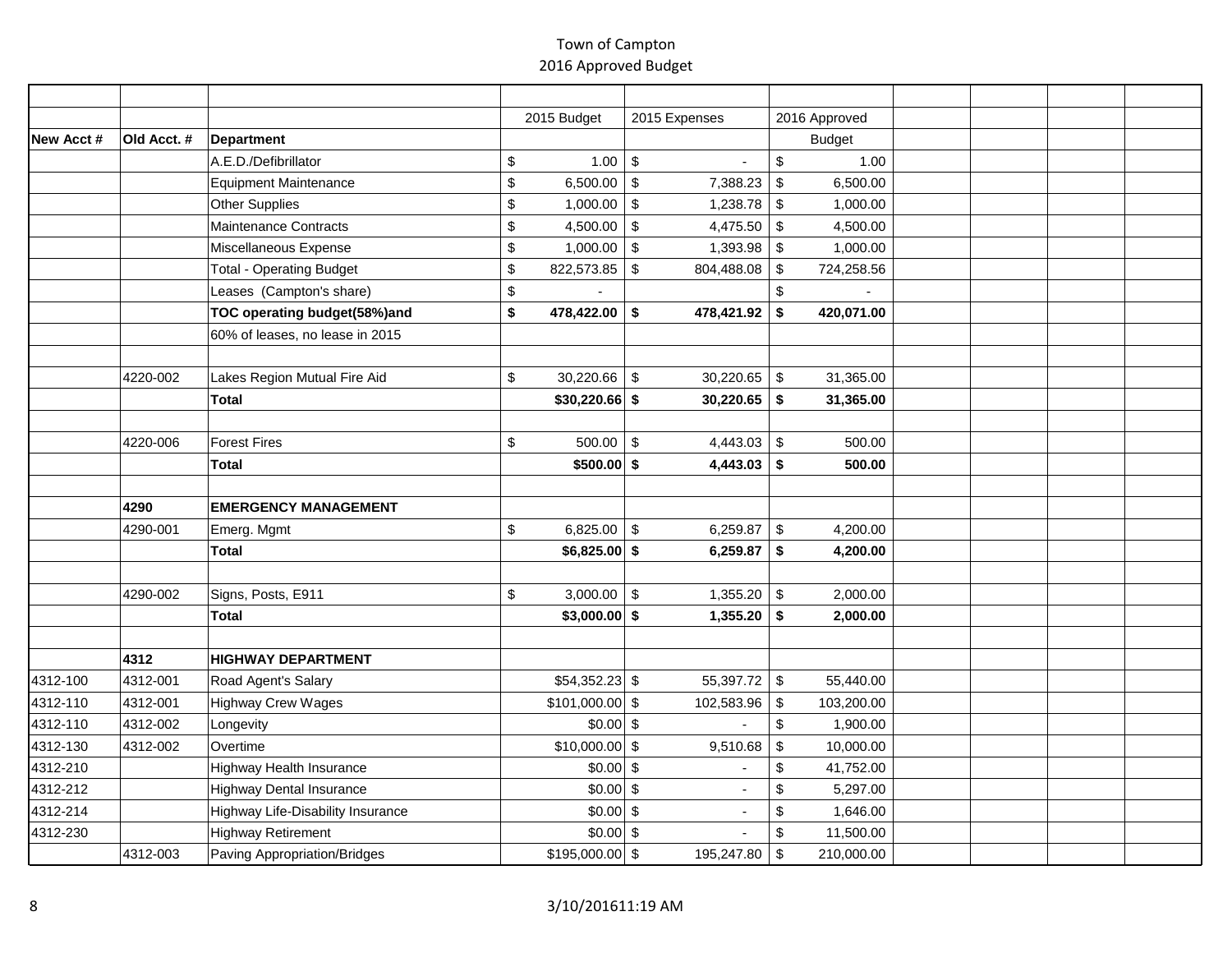|           |                 |                                    | 2015 Budget                    | 2015 Expenses                           | 2016 Approved                          |  |  |
|-----------|-----------------|------------------------------------|--------------------------------|-----------------------------------------|----------------------------------------|--|--|
| New Acct# | Old Acct. #     | Department                         |                                |                                         | <b>Budget</b>                          |  |  |
|           | 4312-004        | Telephone & Internet               | $$3,000.00$ \$                 | 3,159.59                                | $\mathfrak{S}$<br>3,200.00             |  |  |
|           | 4312-005        | Leases Backhoe & Trucks            | $$27,181.04$ \\$               | $27,085.14$ \$                          | 27,086.00                              |  |  |
|           | 4312-006        | Culverts/Supplies                  | $$6,000.00$ \$                 | 5,877.74                                | \$<br>6,000.00                         |  |  |
|           | 4312-007        | Equip. Maintenance/Repair          | $$33,000.00$ \$                | 31,107.26                               | $\sqrt[6]{2}$<br>33,000.00             |  |  |
|           | 4312-008        | Fuel                               | $$40,000.00$ \$                | 32,833.51                               | $\sqrt[6]{\frac{1}{2}}$<br>40,000.00   |  |  |
|           | 4312-009        | Sub-Contractors                    | $$4,000.00$ \$                 | 3,021.00                                | $\sqrt[6]{3}$<br>4,000.00              |  |  |
|           | 4312-010        | Winter Subs/Supplies               | $$119,000.00$ \$               | 117,017.38                              | $\sqrt[6]{3}$<br>119,000.00            |  |  |
|           | 4312-011        | Gravel                             | $$30,000.00$ \$                | 34,071.68                               | $\sqrt[6]{3}$<br>40,000.00             |  |  |
|           | 4312-012        | <b>Winter Salt</b>                 | $$20,000.00$ \$                | 18,478.08                               | $\mathfrak{S}$<br>20,000.00            |  |  |
|           | 4312-013        | <b>Winter Sand</b>                 | $$25,000.00$ \$                | 25,853.04                               | $\boldsymbol{\mathsf{S}}$<br>27,000.00 |  |  |
|           | 4312-014        | Contg. for Weather Damage          | $$1,000.00$ \$                 |                                         | $$\mathbb{S}$$<br>1,000.00             |  |  |
|           | 4312-015        | Mowing                             | $$3,000.00$ \$                 | 2,570.00                                | $\sqrt[6]{\frac{1}{2}}$<br>3,000.00    |  |  |
|           | 4312-016        | Road Sweeping                      | $$0.00$ \$                     |                                         | $\$\$<br>6,000.00                      |  |  |
|           |                 | Total                              | \$671,533.27                   | $$663,814.58$ \$                        | 770,021.00                             |  |  |
|           |                 |                                    |                                |                                         |                                        |  |  |
|           | 4313            | <b>HYDRANT RENTAL</b>              |                                |                                         |                                        |  |  |
|           | 4313-001        | Campton Village Precinct           | \$<br>6,800.00 \\$             | 6,800.00 \\$                            | 6,800.00                               |  |  |
|           | 4313-001        | Deer Run Dam                       | $\mathfrak s$<br>$400.00$ \ \$ | $800.00$ \$                             | 800.00                                 |  |  |
|           |                 | Total                              | \$<br>$7,200.00$ \$            | $7,600.00$ \$                           | 7,600.00                               |  |  |
|           |                 |                                    |                                |                                         |                                        |  |  |
|           | 4323            | <b>SOLID WASTE</b>                 |                                |                                         |                                        |  |  |
|           | 4323-001        | Town of Thornton                   | $207,999.40$ \$<br>\$          | $187,901.15$ \$                         | 269,577.00                             |  |  |
|           |                 | Ply. Vill W & S Dist.              | \$<br>100.00                   | $\sqrt{3}$<br>$100.00$ \$               | 100.00                                 |  |  |
|           |                 | <b>Total</b>                       | \$208,099.40\$                 | $188,001.15$ \$                         | 269,677.00                             |  |  |
|           |                 |                                    |                                |                                         |                                        |  |  |
|           | 4323-002        | Dues PBSWD                         | $2,794.72$ \$<br>\$            | $2,794.72$ \$                           | 2,999.00                               |  |  |
|           |                 | Total                              | 2,794.72<br>\$                 | $\sqrt{5}$<br>$2,794.72$ \$             | 2,999.00                               |  |  |
|           |                 |                                    |                                |                                         |                                        |  |  |
|           | 4332-BB         | <b>BEEBE RIVER UTILITIES-WATER</b> |                                |                                         |                                        |  |  |
|           | H <sub>20</sub> | Management/Maintenance             | 13,000.00<br>\$                | $\sqrt[6]{2}$<br>6,017.52 $\frac{1}{3}$ | 10,000.00                              |  |  |
|           |                 | Total                              | $$13,000.00$$ \$               | $6,017.52$ \$                           | 10,000.00                              |  |  |
|           |                 |                                    |                                |                                         |                                        |  |  |
|           | 4326-BB         | <b>BEEBE RIVER UTILITIES-SEWER</b> |                                |                                         |                                        |  |  |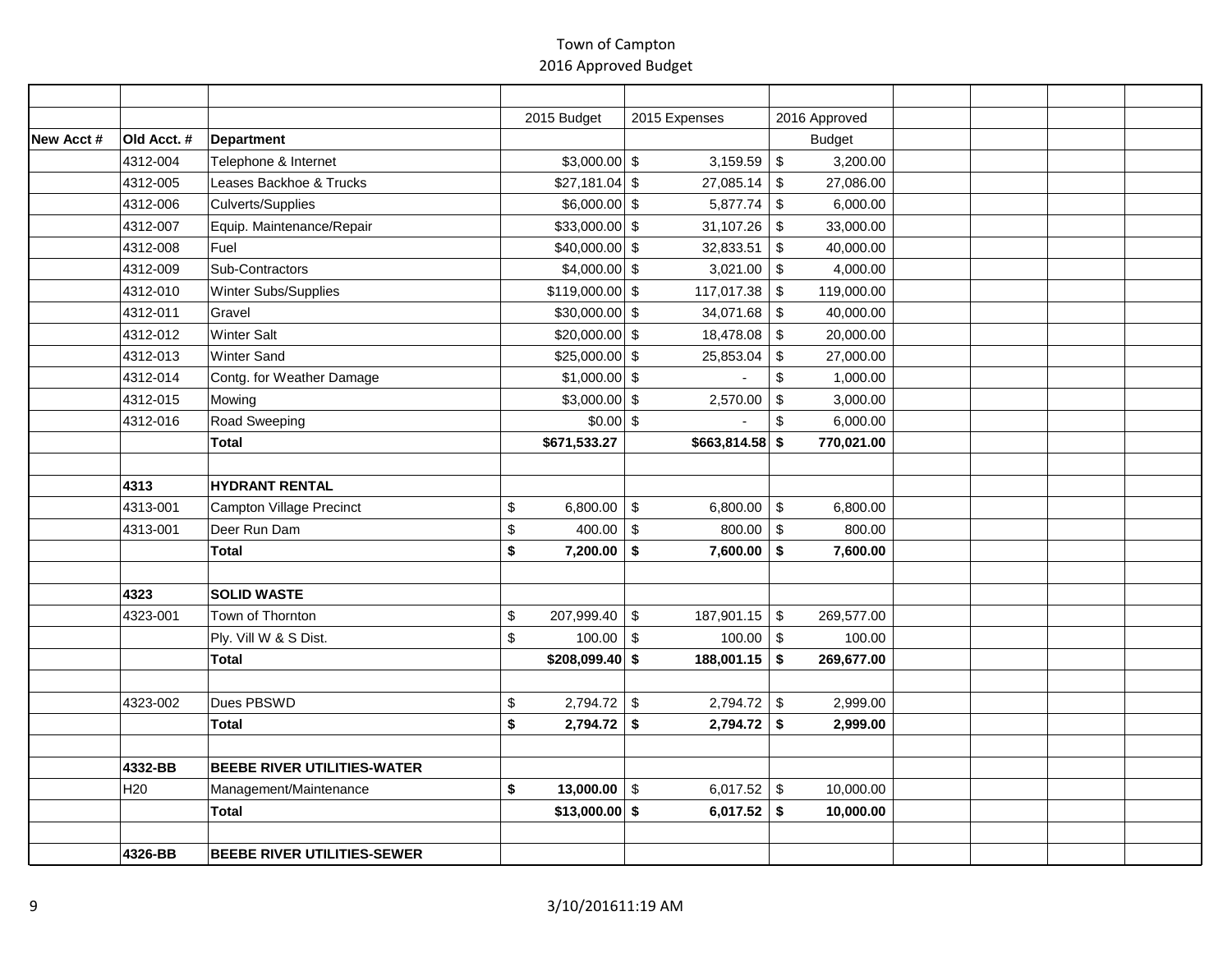|           |             |                            | 2015 Budget        | 2015 Expenses                          | 2016 Approved                          |  |  |
|-----------|-------------|----------------------------|--------------------|----------------------------------------|----------------------------------------|--|--|
| New Acct# | Old Acct. # | Department                 |                    |                                        | <b>Budget</b>                          |  |  |
|           | SW          | Management                 | 9,840.00<br>\$     | $\sqrt{3}$<br>3,162.98                 | $\sqrt[6]{2}$<br>9,000.00              |  |  |
|           |             | Total                      | $$9,840.00$ \$     | $3,162.98$ \$                          | 9,000.00                               |  |  |
|           |             |                            |                    |                                        |                                        |  |  |
|           | 4415        | <b>HEALTH AGENCIES</b>     |                    |                                        |                                        |  |  |
|           | 4415-001    | PB Community Health        | \$<br>15,210.55    | $\sqrt[6]{3}$<br>$15,201.55$ \$        | 15,536.00                              |  |  |
|           | 4415-002    | <b>Health Officer</b>      | \$<br>1,380.00     | $\sqrt[6]{3}$<br>1,395.00              | $\sqrt[6]{3}$<br>1,500.00              |  |  |
|           |             | Total                      | \$<br>16,590.55    | \$<br>16,596.55                        | 17,036.00<br>\$                        |  |  |
|           |             |                            |                    |                                        |                                        |  |  |
|           | 4442        | <b>TOWN WELFARE</b>        | 35,000.00<br>\$    | $\sqrt{3}$<br>$24,101.70$ \$           | 35,000.00                              |  |  |
|           |             | Total                      | 35,000.00<br>\$    | \$<br>$24,101.70$ \$                   | 35,000.00                              |  |  |
|           |             |                            |                    |                                        |                                        |  |  |
|           | 4449        | <b>OTHER WELFARE</b>       |                    |                                        |                                        |  |  |
|           | 4449-001    | Voices Against Violence    | 2,000.00<br>\$     | $$\mathfrak{s}$$<br>2,000.00           | $\boldsymbol{\mathsf{S}}$<br>2,000.00  |  |  |
|           | 4449-001    | <b>Bridge House</b>        | \$<br>2,000.00     | $\sqrt[6]{\frac{1}{2}}$<br>2,000.00    | $\boldsymbol{\mathsf{S}}$<br>2,000.00  |  |  |
|           |             | Total                      | \$<br>4,000.00     | \$<br>4,000.00                         | \$<br>4,000.00                         |  |  |
|           |             |                            |                    |                                        |                                        |  |  |
|           | 4520        | <b>PARKS &amp; REC</b>     |                    |                                        |                                        |  |  |
| 4520-110  | 4520-001    | Payroll                    | 83,500.00 \$<br>\$ | 99,104.57                              | $\boldsymbol{\mathsf{S}}$<br>87,500.00 |  |  |
|           | 4520-002    | <b>Contracted Services</b> | \$<br>3,300.00     | $\sqrt{3}$                             | \$<br>3,300.00                         |  |  |
|           | 4520-003    | Training                   | 675.00<br>\$       | $\sqrt{3}$<br>÷,                       | \$<br>675.00                           |  |  |
|           | 4520-004    | Program Supplies           | 6,200.00<br>\$     | $\sqrt{3}$                             | $\mathsf{\$}$<br>6,500.00              |  |  |
|           | 4520-005    | Office Supplies, Postage   | \$<br>1,600.00     | $\$\,$                                 | $\,$<br>1,644.00                       |  |  |
|           | 4520-006    | Telephone                  | \$<br>1,300.00     | $\sqrt[6]{3}$                          | $\,$<br>1,300.00                       |  |  |
|           | 4520-007    | Mileage                    | \$<br>1,450.00     | $\sqrt[6]{3}$                          | $\,$<br>1,450.00                       |  |  |
|           | 4520-008    | <b>Entrance Fees</b>       | \$<br>2,970.00     | $\sqrt[6]{3}$                          | $\sqrt[6]{\frac{1}{2}}$<br>4,200.00    |  |  |
|           |             | Total                      | \$100,995.00       | $$99,104.57$ \$                        | 106,569.00                             |  |  |
|           |             |                            |                    |                                        |                                        |  |  |
|           | 4550        | <b>LIBRARY</b>             |                    |                                        |                                        |  |  |
|           | 4550-001    | Librarian Wages            | 22,274.00<br>\$    | $\boldsymbol{\mathsf{S}}$<br>25,042.40 | $\boldsymbol{\mathsf{S}}$<br>12,624.00 |  |  |
|           | 4550-001    | Substitute Wages           | \$<br>3,715.00     | $\boldsymbol{\mathsf{S}}$              | \$<br>11,028.00                        |  |  |
|           | 4550-002    | Books/Periodicals          | \$<br>10,000.00    |                                        | \$<br>10,000.00                        |  |  |
|           | 4550-003    | Office Supplies/Oper. Exp  | \$<br>2,000.00     |                                        | \$<br>2,600.00                         |  |  |
|           | 4550-004    | <b>Computer Services</b>   | \$<br>2,500.00     |                                        | $\,$<br>2,500.00                       |  |  |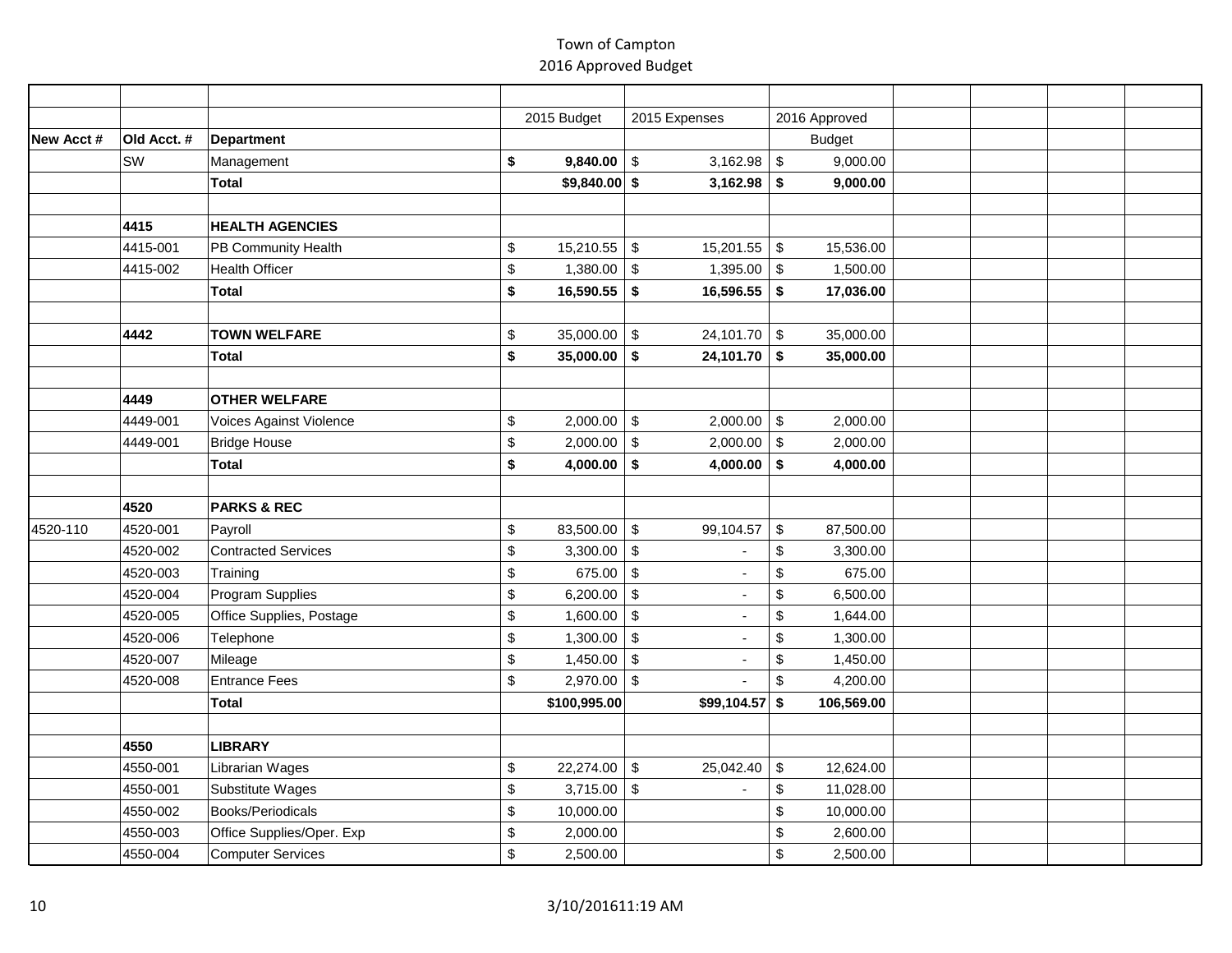|           |             |                                   |             | 2015 Budget | 2015 Expenses                                   |                           | 2016 Approved |  |  |
|-----------|-------------|-----------------------------------|-------------|-------------|-------------------------------------------------|---------------------------|---------------|--|--|
| New Acct# | Old Acct. # | Department                        |             |             |                                                 |                           | <b>Budget</b> |  |  |
|           | 4550-006    | Telephone                         | \$          | 900.00      |                                                 | $$\mathbb{S}$$            | 900.00        |  |  |
|           | 4550-007    | Staff Development                 | \$          | 300.00      |                                                 | $\,$                      | 400.00        |  |  |
|           | 4550-008    | Special Programs                  | \$          | 1,000.00    |                                                 | $\mathsf{\$}$             | 2,000.00      |  |  |
|           | 4550-009    | <b>Trustee/Librarian Dues</b>     | \$          | 150.00      |                                                 | $\mathsf{\$}$             | 150.00        |  |  |
|           | 4550-010    | Miscellaneous                     | \$          | 100.00      |                                                 | $\,$                      | 100.00        |  |  |
|           | 4550-011    | Accountant                        | $\,$        | 400.00      |                                                 | $\,$                      | 400.00        |  |  |
|           | 4550-012    | <b>Legal Fees</b>                 | \$          | 600.00      |                                                 | $\mathbb{S}$              | 600.00        |  |  |
|           | 4550-001    | Paid to Trustees                  |             |             | \$<br>15,225.00                                 | $\sqrt[6]{\frac{1}{2}}$   |               |  |  |
|           |             | Total                             | \$          | 43,839.00   | \$<br>40,267.40                                 | \$                        | 43,302.00     |  |  |
|           |             |                                   |             |             |                                                 |                           |               |  |  |
|           | 4583        | <b>PATRIOTIC PURPOSES</b>         |             |             |                                                 |                           |               |  |  |
|           | 4583-001    | Durant Haley Post                 | \$          | 600.00      | $\sqrt[6]{\frac{1}{2}}$<br>619.13 $\frac{1}{3}$ |                           | 250.00        |  |  |
|           | 4583-002    | Old Home Day                      | \$          |             | $\,$                                            | $\mathbb{S}$              | 2,500.00      |  |  |
|           |             | Total                             | \$          | 600.00      | \$<br>619.13                                    | \$                        | 2,750.00      |  |  |
|           |             |                                   |             |             |                                                 |                           |               |  |  |
|           | 4611        | <b>CONSERVATION COMMISSION</b>    |             |             |                                                 |                           |               |  |  |
|           |             | Dues                              | \$          | 295.00      | $\sqrt[6]{\frac{1}{2}}$<br>$270.00$ \$          |                           | 296.00        |  |  |
|           |             | PRLAC                             | $\mathbb S$ | 250.00      | $\sqrt[6]{3}$<br>250.00                         | $\sqrt[6]{3}$             | 250.00        |  |  |
|           |             | Conference//Education             | \$          | 250.00      | $\sqrt[6]{3}$<br>180.00                         | $\sqrt[6]{3}$             | 250.00        |  |  |
|           |             | Postage, Public Notices, Printing | \$          | 75.00       | $\sqrt{3}$<br>60.00                             | $\sqrt[6]{2}$             | 100.00        |  |  |
|           |             | Property Management               | \$          | 200.00      | $\sqrt[6]{3}$<br>150.00                         | $\sqrt[6]{2}$             | 200.00        |  |  |
|           |             | Miscellaneous                     | \$          | 25.00       | $\sqrt[6]{\frac{1}{2}}$<br>150.00               | $\sqrt[6]{2}$             | $\sim$        |  |  |
|           |             | <b>NRI Expenses</b>               | \$          | 500.00      | $\$\,$<br>140.00                                | $\boldsymbol{\mathsf{S}}$ | L.            |  |  |
|           |             | Total                             | \$          | 1,595.00    | \$<br>1,200.00                                  | \$                        | 1,096.00      |  |  |
|           |             |                                   |             |             |                                                 |                           |               |  |  |
|           | 4711        | <b>LONG TERM DEBT-PRINICIPAL</b>  |             |             |                                                 |                           |               |  |  |
|           | 4711-001    | New Town Building                 | \$          | 67,857.14   | $\sqrt[6]{2}$<br>67,857.14 $\frac{1}{3}$        |                           | 67,858.00     |  |  |
|           | 4711-002    | Fire Department Sub-Station       | \$          | 24,107.80   | $\sqrt[6]{3}$<br>24,107.80                      | $\sqrt[6]{3}$             | 24,108.00     |  |  |
|           |             | Total                             | \$          | 91,964.94   | $91,964.94$ \$<br>\$                            |                           | 91,966.00     |  |  |
|           |             |                                   |             |             |                                                 |                           |               |  |  |
|           | 4711-003    | Beebe River Road Betterment       | \$          | 8,806.97    | $\boldsymbol{\mathsf{S}}$<br>8,806.97           | $\boldsymbol{\mathsf{S}}$ | 8,807.00      |  |  |
|           |             | Total                             | \$          | 8,806.97    | \$<br>8,806.97                                  | \$                        | 8,807.00      |  |  |
|           |             |                                   |             |             |                                                 |                           |               |  |  |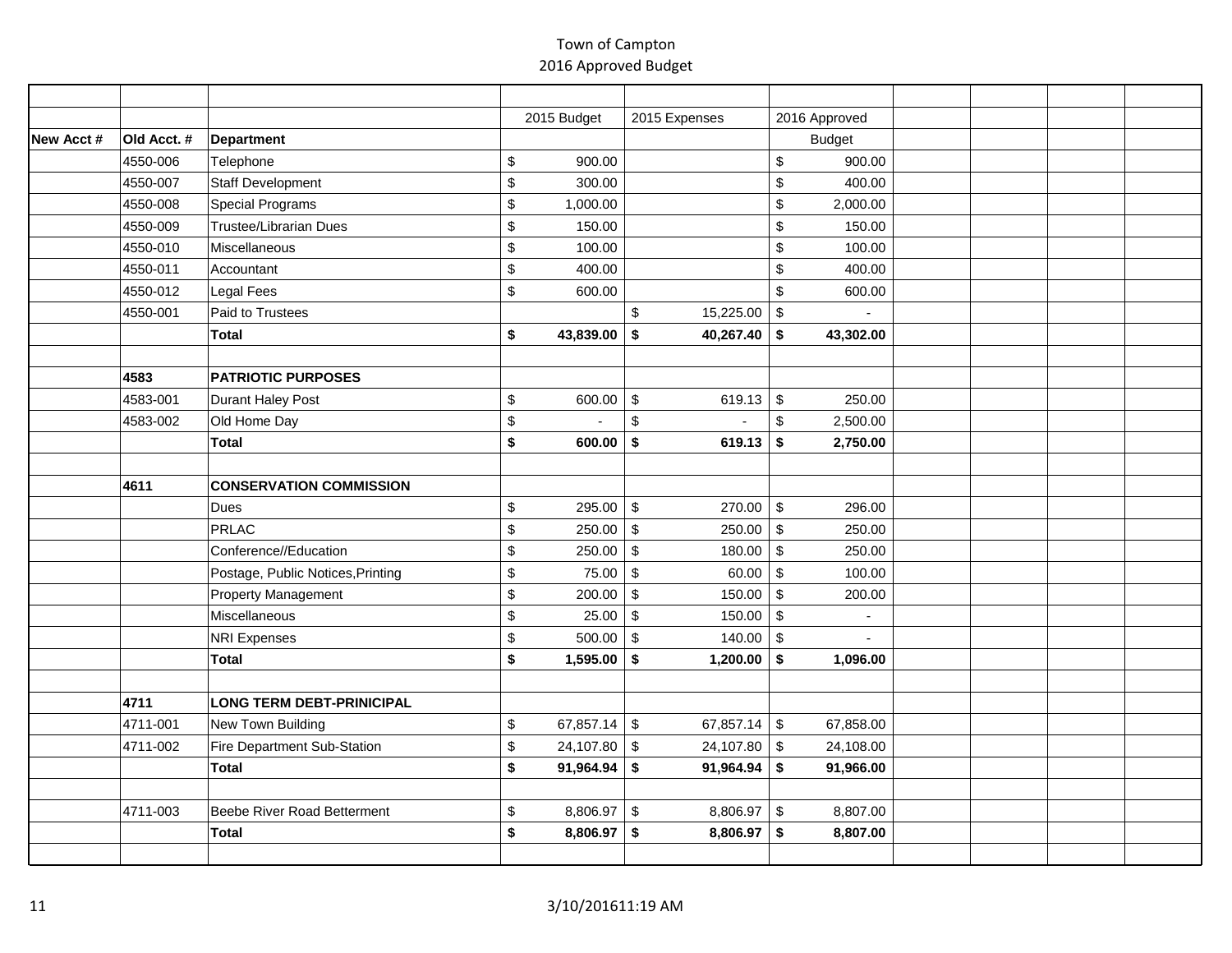|           |               |                                                                                                                        | 2015 Budget          | 2015 Expenses                       | 2016 Approved                          |  |  |
|-----------|---------------|------------------------------------------------------------------------------------------------------------------------|----------------------|-------------------------------------|----------------------------------------|--|--|
| New Acct# | Old Acct. #   | Department                                                                                                             |                      |                                     | <b>Budget</b>                          |  |  |
|           | 4721          | <b>LONG TERM DEBT-INTEREST</b>                                                                                         |                      |                                     |                                        |  |  |
|           | 4721-001      | New Town Bldg Interest                                                                                                 | \$<br>$20,113.00$ \$ | $20,112.86$ \$                      | 18,566.00                              |  |  |
|           | 4721-002      | Fire Substation Int.                                                                                                   | \$<br>1,929.00       | $\sqrt{3}$<br>$1,928.63$ \$         | 965.00                                 |  |  |
|           |               | <b>Total</b>                                                                                                           | \$<br>22,042.00      | \$<br>$22,041.49$ \$                | 19,531.00                              |  |  |
|           |               |                                                                                                                        |                      |                                     |                                        |  |  |
|           | 4721-003      | <b>TAN Interest</b>                                                                                                    | \$<br>6,000.00       | $\sqrt{3}$<br>4,600.55 $\vert$ \$   | 6,000.00                               |  |  |
|           |               | Total                                                                                                                  | \$<br>6,000.00       | \$<br>4,600.55 $\vert$ \$           | 6,000.00                               |  |  |
|           |               |                                                                                                                        |                      |                                     |                                        |  |  |
|           | 4900          | <b>CAPITAL RESERVE FUNDS</b>                                                                                           |                      |                                     |                                        |  |  |
|           |               | Heavy Highway Equipment                                                                                                | \$<br>10,000.00      | \$<br>10,000.00                     | \$<br>10,000.00                        |  |  |
|           |               | <b>Bridge Maintenance</b>                                                                                              | \$<br>2,000.00       | $\$\,$<br>2,000.00                  | $\sqrt[6]{2}$<br>2,000.00              |  |  |
|           |               | Road Reconstruction                                                                                                    | \$<br>10,000.00      | $\sqrt[6]{3}$<br>10,000.00          | $\sqrt[6]{2}$<br>10,000.00             |  |  |
|           |               | <b>Town Archives</b>                                                                                                   | \$<br>4,100.00       | $\sqrt[6]{3}$<br>4,100.00           | $\sqrt[6]{3}$<br>4,100.00              |  |  |
|           |               | Municipal Building Fund                                                                                                | \$<br>20,000.00      | $\sqrt[6]{3}$<br>20,000.00          | $\sqrt[6]{3}$<br>10,000.00             |  |  |
|           |               | Campton Historical Bldg.                                                                                               | \$<br>2,500.00       | $\sqrt[6]{3}$<br>$2,500.00$ \$      | 2,500.00                               |  |  |
|           |               | Office Technology Fund                                                                                                 | \$<br>$2,500.00$ \$  | $2,500.00$ \$                       | 2,500.00                               |  |  |
|           |               | <b>Fire Department Vehicles</b>                                                                                        | \$<br>$30,000.00$ \$ | $30,000.00$ \$                      | 50,000.00                              |  |  |
|           |               | FD Capital Equipment                                                                                                   | \$<br>15,000.00      | $\sqrt{3}$<br>$15,000.00$ \$        | 15,000.00                              |  |  |
|           |               | Solid Waste Disposal                                                                                                   | \$<br>$\overline{a}$ | $\mathfrak{s}$<br>$\overline{a}$    | $\mathbb{S}$<br>20,000.00              |  |  |
|           |               | <b>Total</b>                                                                                                           | \$<br>96,100.00      | \$<br>96,100.00                     | \$<br>126,100.00                       |  |  |
|           |               |                                                                                                                        |                      |                                     |                                        |  |  |
|           | 4900-002      | <b>CAPITAL OUTLAY EQUIP-2015 WARRANT</b>                                                                               | \$<br>2,113.00       | $\boldsymbol{\mathsf{S}}$<br>778.00 | $\sqrt[6]{2}$<br>$\blacksquare$        |  |  |
|           |               | Total                                                                                                                  | \$<br>2,113.00       | 778.00<br>\$                        | \$                                     |  |  |
|           |               |                                                                                                                        |                      |                                     |                                        |  |  |
|           | 4900          | <b>2016 POTENTIAL CAPITAL WARRANT ARTICLES</b>                                                                         |                      |                                     |                                        |  |  |
|           | ROAD          | John Deere Backhoe                                                                                                     | \$<br>$\blacksquare$ | \$                                  | \$<br>32,555.00                        |  |  |
|           | <b>POLICE</b> | <b>New Full-Time Officer</b>                                                                                           | \$                   | \$                                  | $\boldsymbol{\mathsf{S}}$<br>31,000.00 |  |  |
|           | FIRE          | <b>New Fire Truck</b>                                                                                                  |                      |                                     | $\,$<br>62,000.00                      |  |  |
|           |               | Total                                                                                                                  | \$<br>$\blacksquare$ | \$                                  | \$<br>125,555.00                       |  |  |
|           |               |                                                                                                                        |                      |                                     |                                        |  |  |
|           | 4900          | 2016 POTENTIAL CAPITAL WARRANT ARTICLES-FUNDED BY UNDESIGNATED FUND BALANCE-NO AMOUNT TO BE RAISED BY GENERAL TAXATION |                      |                                     |                                        |  |  |
|           | <b>POLICE</b> | <b>New Cruiser</b>                                                                                                     | \$                   | \$                                  | $\sqrt[6]{2}$<br>40,000.00             |  |  |
|           | BOS           | New Copier/Scanner for BOS Office                                                                                      | \$<br>$\blacksquare$ | \$<br>$\blacksquare$                | $\mathbb{S}$<br>4,000.00               |  |  |